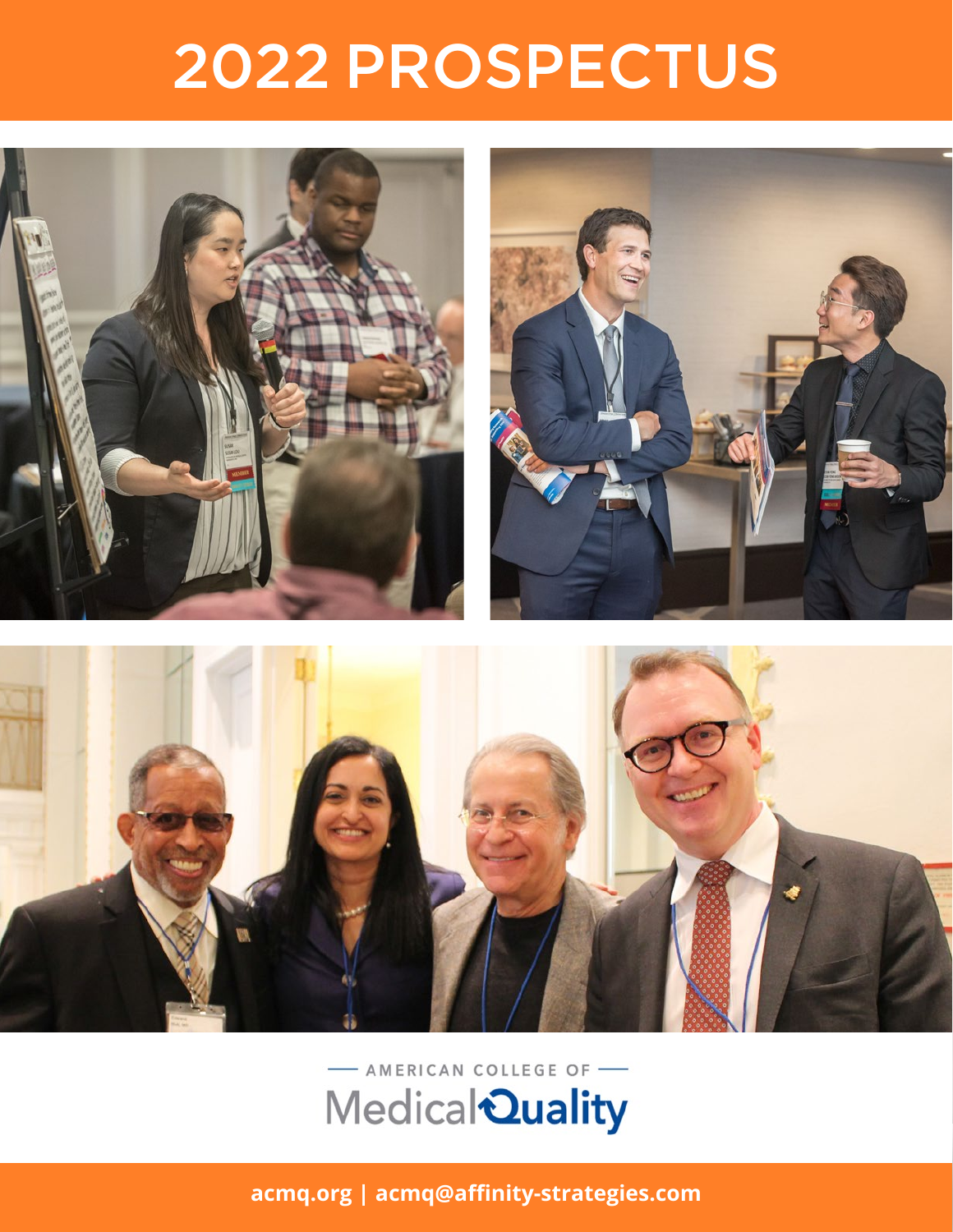# ABOUT ACMQ

### Mission, Values & Vision

### Our Mission

The mission of the American College of Medical Quality (ACMQ) is to provide leadership and education to the field of healthcare quality management. ACMQ is a 501 (c) (3) non-profit organization founded in 1973.

### Our Vision

ACMQ is the organization for healthcare professionals responsible for providing leadership in quality and safety outcomes, who want or need the tools, experience and expertise to improve the quality and safety of patient care.

The American College of Medical Quality represents medical quality professional leaders from health systems, academia, public health, healthcare payers, life sciences, government, and other healthcare settings across the United States and internationally.

# **IN A IN A IN A IN A IN A**

### Our Values

- To educate and provide a forum for healthcare professionals, government agencies, and other regulatory bodies involved in medical quality management;
- To provide a core body of knowledge to healthcare professionals in the field of medical quality management;
- To elevate the standards of medical schools and post-graduate education in medical quality management;
- To conduct and sponsor on-going research and evaluation in the various fields of medical quality.

### Membership **Membership Our Value Proposition to Partners**

- **1. Collaboration to influence education, advocacy, quality outcomes and thought leadership.**
- **2. A seat at the table to develop meaningful and long lasting relationships with ACMQ leaders.**
- **3. Opportunity to develop innovative programs and services to improve medical quality and patient care.**

We encourage your participation in the American College of Medical Quality (ACMQ) through sponsorship, membership, and attendance at our 2022 Annual Conference. Check out our sponsorship opportunities on the next page.

**ACMQ 2022 Annual Conference** *September 30–October 2, 2022*

Chicago, IL Fairmont Chicago Millenium Park Hotel